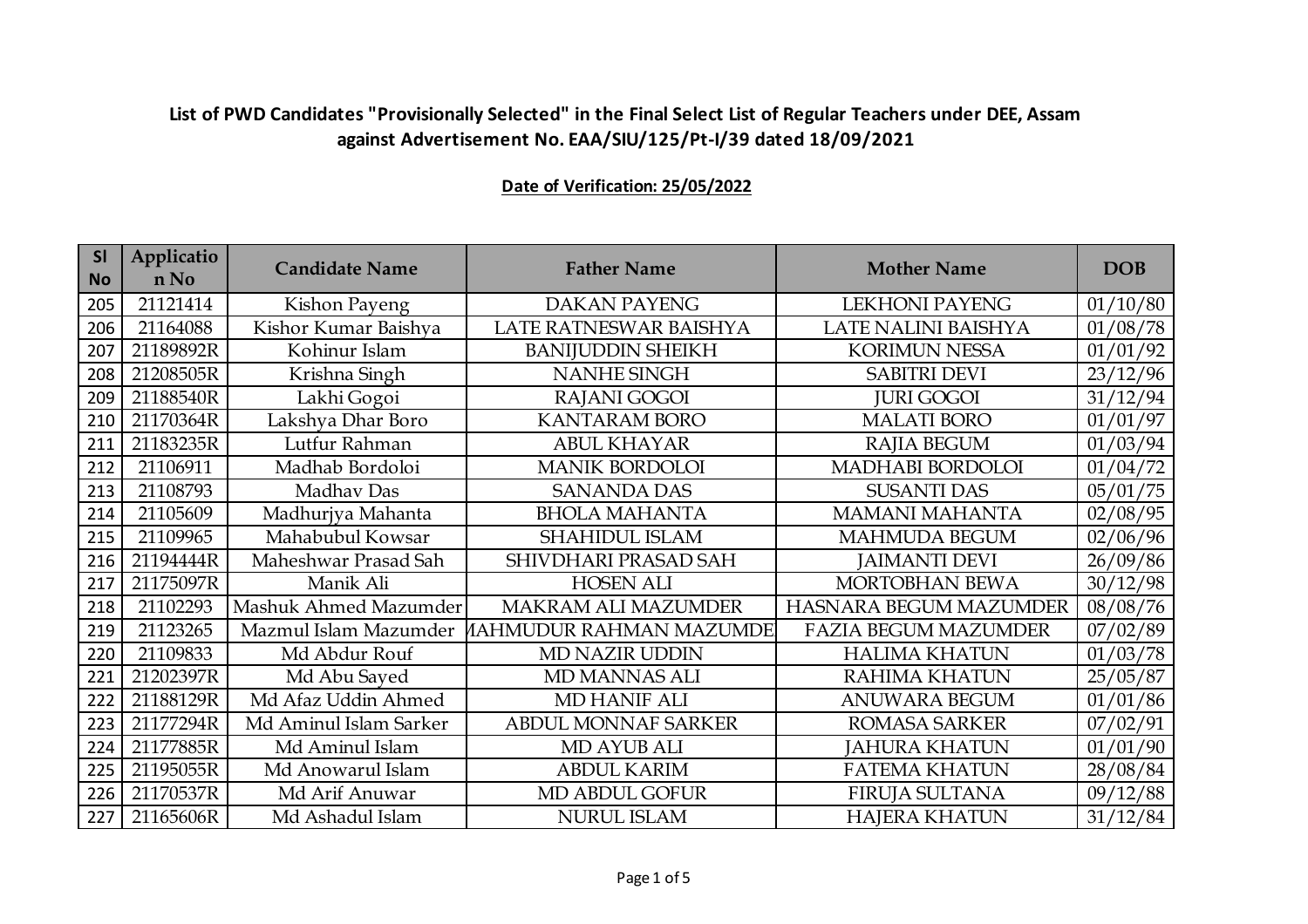| <b>SI</b><br><b>No</b> | Applicatio<br>n No | <b>Candidate Name</b> | <b>Father Name</b>   | <b>Mother Name</b>    | <b>DOB</b> |
|------------------------|--------------------|-----------------------|----------------------|-----------------------|------------|
| 228                    | 21196829R          | Md Ashraf Ali         | MOHIR UDDIN AHMED    | ROKIYA KHATUN         | 01/12/82   |
| 229                    | 21107715           | Md Azaharul Islam     | MD ABDUL KHALEQUE    | <b>SUFIA KHATUN</b>   | 01/01/82   |
| 230                    | 21176557R          | Md Eusub Ali          | MD KUDDUS ALI SK     | <b>KOMLA KHATUN</b>   | 15/11/73   |
| 231                    | 21196863R          | Md Faijul Islam       | MD JOYNAL ABEDIN     | <b>JUBEDA KHATUN</b>  | 31/12/82   |
| 232                    | 21170768R          | Md Fazirul Hoque      | MD MOZZAMMEL HOQUE   | <b>FAZIRON BIBI</b>   | 15/03/86   |
| 233                    | 21197762R          | Md Ikramul Hussain    | MUKSUDUR RAHMAN      | <b>ASIA KHATUN</b>    | 18/10/85   |
| 234                    | 21186747R          | Md Ismail Ali         | <b>AFAZ UDDIN</b>    | <b>FIRUJA KHATUN</b>  | 31/12/78   |
| 235                    | 21202380R          | Md Jamil Hammad       | MD JALAL UDDIN AHMED | MONOWARA BEGUM        | 16/06/85   |
| 236                    | 21107834           | Md Jomsed Ali         | MD SHAHA ALI         | <b>JOYGUN NESSA</b>   | 31/12/79   |
| 237                    | 21115865           | Md Kutub Uddin        | <b>ICHAHAQUE ALI</b> | <b>HAFIJA KHATUN</b>  | 31/12/83   |
| 238                    | 21203268R          | Md Lutfor Khan        | MD SALU KHAN         | <b>RUPHALA KHATUN</b> | 01/01/96   |
| 239                    | 21210909R          | Md Minhaz Alom        | MD AZIZUR RAHMAN     | <b>MINOTI BEGUM</b>   | 01/01/88   |
| 240                    | 21182178R          | Md Nasir Ahmed        | <b>MD REZZAK</b>     | <b>LAL BHANU</b>      | 01/05/95   |
| 241                    | 21188932R          | Md Nazir Ali          | <b>MD MUNSER ALI</b> | <b>SUBATAN NESSA</b>  | 30/10/93   |
| 242                    | 21102130           | Md Nazmul Hoque       | LATE JAHA BOKSHO     | LATE KHAYRON NESSA    | 01/01/83   |
| 243                    | 21188260R          | Md Paran Ali          | <b>ABDUL JALIL</b>   | MONOWARA KHATUN       | 01/10/90   |
| 244                    | 21197173R          | Md Readul Islam       | MD ASRAF ALI         | <b>UMME KULSUM</b>    | 31/12/83   |
| 245                    | 21164928R          | Md Rofique Uddin      | <b>ABDUL MANNAN</b>  | <b>AHIMON NESSA</b>   | 30/12/89   |
| 246                    | 21171739R          | Md Tarab Ali          | MD AYNAL HAQUE       | <b>TARA BHANU</b>     | 31/12/90   |
| 247                    | 21105565           | Md.Kamrul Islam       | MD. AMAN UDDIN       | <b>KALSUMA BIBI</b>   | 01/10/75   |
| 248                    | 21104517           | Minhajul Arif         | <b>ABDUL MATIN</b>   | NEFSA KHANAM          | 11/01/92   |
| 249                    | 21171343R          | Mintu Ali             | <b>BHAINUR ALI</b>   | <b>SAMSUL BIBI</b>    | 01/02/95   |
| 250                    | 21174444R          | Mintu Dutta           | RATNESWAR DUTTA      | <b>GUNA DUTTA</b>     | 01/07/92   |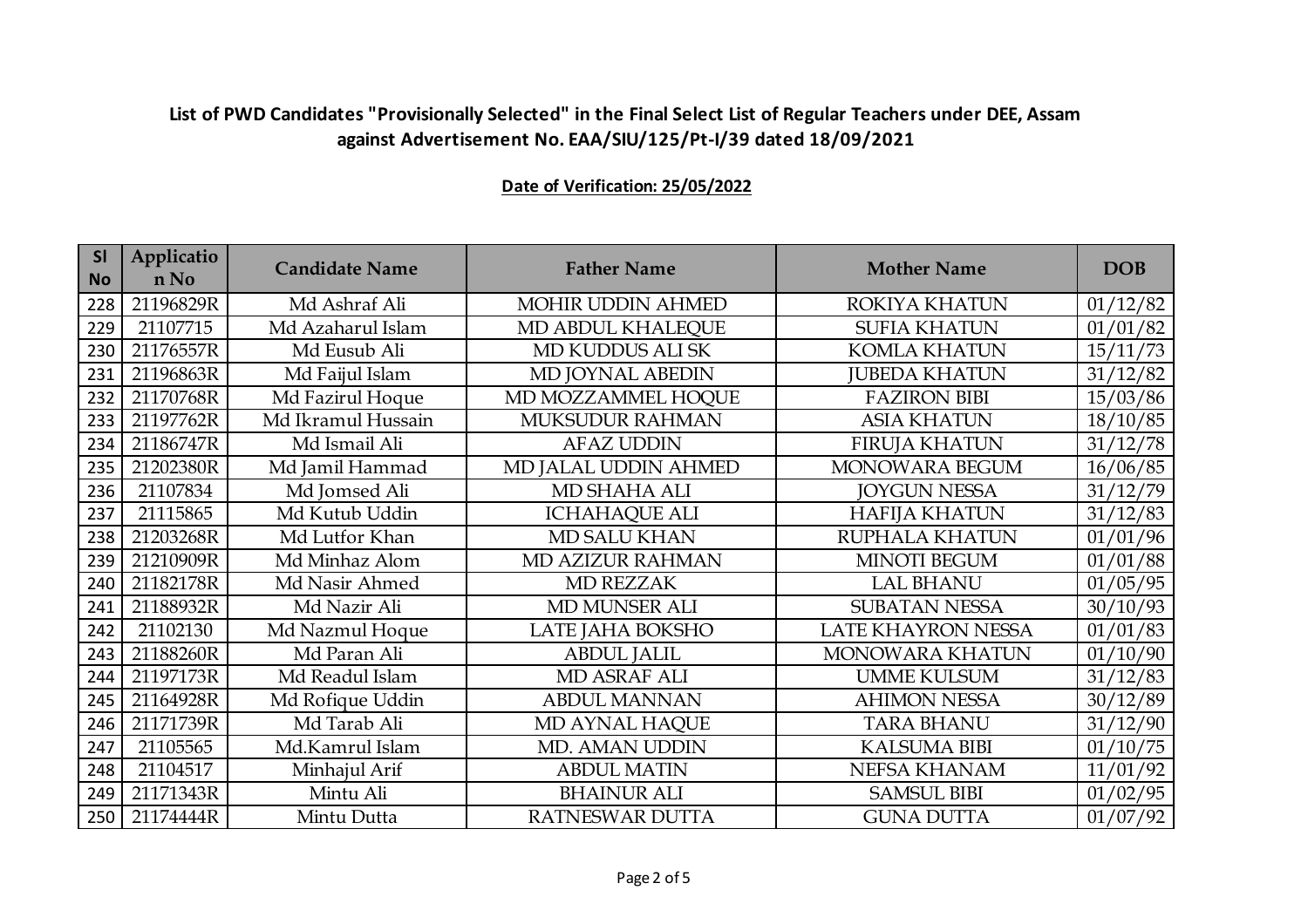| <b>SI</b><br><b>No</b> | Applicatio<br>n No | <b>Candidate Name</b>  | <b>Father Name</b>              | <b>Mother Name</b>      | <b>DOB</b> |
|------------------------|--------------------|------------------------|---------------------------------|-------------------------|------------|
| 251                    | 21102441           | Misbahul Islam         | <b>AFAZ UDDIN</b>               | <b>HASINA BEGUM</b>     | 31/12/82   |
| 252                    | 21205344R          | Mofidul Islam Mondal   | <b>FAZAR ALI MONDAL</b>         | <b>MOYNA KHATUN</b>     | 02/09/86   |
| 253                    | 21172858R          | Mofidul Islam Sk       | <b>MALIKUDDIN SK</b>            | <b>HALIMA BIBI</b>      | 20/01/95   |
| 254                    | 21176999R          | Mofijul Hoque          | <b>IYAR HUSSAIN</b>             | <b>ULBHAN NESSA</b>     | 25/02/94   |
| 255                    | 21208906R          | Mohan Barman           | <b>SADANDANDA BARMAN</b>        | <b>SUBHADRA BARMAN</b>  | 01/01/90   |
| 256                    | 21183224R          | Mozirul Hoque          | <b>AFSAR ALI</b>                | <b>MAZEDA KHATUN</b>    | 19/01/96   |
| 257                    | 21114509           | Mridul Sarmah          | <b>KAMINI SARMAH</b>            | <b>USHA DEVI</b>        | 05/07/92   |
| 258                    | 21185222R          | Mukshed Ali            | <b>NASED ALI</b>                | <b>JELEHA KHATUN</b>    | 30/08/94   |
| 259                    | 21102398           | Muktar Hussain         | <b>ISHAQUE ALI</b>              | SAYESTHA KHANAM         | 31/10/78   |
| 260                    | 21196501R          | Mustafizur Rahman      | HAJI OSIMUDDIN SARKAR           | <b>MAMIRAN NESSA</b>    | 20/01/96   |
| 261                    | 21174446R          | Nabab Hussain          | LATE TAMEZUDDIN AHMED           | <b>MIRA BEGUM</b>       | 31/12/75   |
| 262                    | 21204258R          | Nabajyoti Hazarika     | HEM CHANDRA HAZARIKA            | <b>SENEHI HAZARIKA</b>  | 13/03/93   |
| 263                    | 21172006R          | Najrul Islam           | <b>TAJIBAR ALI</b>              | <b>AFIRAN NESA</b>      | 30/12/96   |
| 264                    | 21106580           | Nirupam Das            | <b>NITISH DAS</b>               | <b>KALYANI DAS</b>      | 31/12/94   |
| 265                    | 21107810           | Voor Mohammad Choudhur | <b>ISMAIL HUSSAIN CHOUDHURY</b> | <b>ANUWARA BEGUM</b>    | 01/01/80   |
| 266                    | 21166519R          | Pinku Das              | LATE MOHINI RAM DAS             | <b>ARATI DAS</b>        | 11/11/89   |
| 267                    | 21120279           | Pintu Kumar Das        | <b>BIPUL CH DAS</b>             | <b>TANKESWARI DAS</b>   | 25/06/79   |
| 268                    | 21191666R          | Pranab Barman          | RAJANI KANTA BARMAN             | <b>SARASWATI BARMAN</b> | 01/01/81   |
| 269                    | 21119384           | Prasanta Kalita        | <b>MAHADEB KALITA</b>           | PADMA KALITA            | 17/03/87   |
| 270                    | 21202208R          | Rafiqul Islam          | <b>CHANMIAH SIKDER</b>          | <b>SURATAN NESSA</b>    | 01/01/83   |
| 271                    | 21105467           | Rajalal Barman         | LATE ABINASH BARMAN             | <b>USHA BARMAN</b>      | 10/12/89   |
| 272                    | 21105257           | Rajesh Kalita          | <b>BHUBAN KALITA</b>            | <b>BANTI KALITA</b>     | 01/02/77   |
| 273                    | 21174908R          | Rajib Gogoi            | PRODIP GOGOI                    | <b>MINA GOGOI</b>       | 01/10/90   |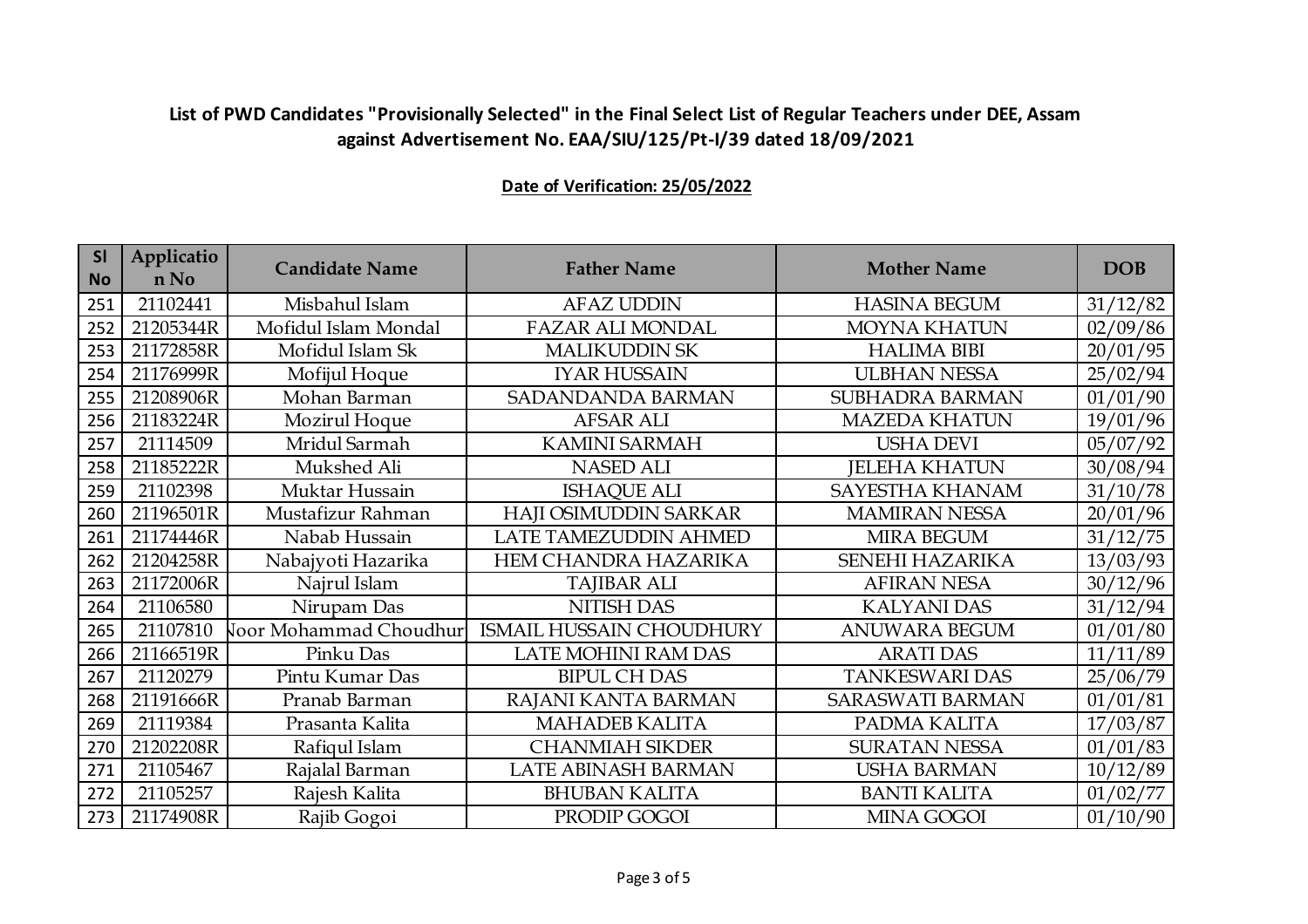| SI<br><b>No</b> | Applicatio<br>n No | <b>Candidate Name</b>   | <b>Father Name</b>         | <b>Mother Name</b>          | <b>DOB</b> |
|-----------------|--------------------|-------------------------|----------------------------|-----------------------------|------------|
| 274             | 21179630R          | Rajib Kr Borah          | <b>GHANASHYAM BORAH</b>    | <b>SANDHYA BORAH</b>        | 01/07/78   |
| 275             | 21185560R          | Ramen Chandra Hazarika  | <b>GOPI KANTA HAZARIKA</b> | LABANYA HAZARIKA            | 01/10/89   |
| 276             | 21177335R          | Rana Kamal Saikia       | <b>BHUPEN SAIKIA</b>       | LATE SWARNA SAIKIA          | 01/02/82   |
| 277             | 21191570R          | Ranjan Kumar Dey        | <b>ANANDA MOHAN DEY</b>    | <b>JAMEE RANI DEY</b>       | 09/07/95   |
| 278             | 21178876R          | Ranjit Ram              | <b>CHANDRAMA RAM</b>       | <b>LAKSHMI DEVI</b>         | 22/08/96   |
| 279             | 21104647           | Rashal Imran Choudhury  | ABDUL HAQUE CHOUDHURY      | <b>HASNA HENA CHOUDHURY</b> | 07/03/89   |
| 280             | 21191472R          | Ratul Ahmed             | SIRAJUDDIN AHMED           | <b>MIRA BEGUM</b>           | 01/11/87   |
| 281             | 21166522R          | Rejaul Hoque            | <b>SAMSUL HOQUE</b>        | <b>KAHINURA KHATUN</b>      | 01/01/85   |
| 282             | 21144857           | Rofique Uddin           | <b>ABDUL MANNAN</b>        | <b>AHIMON NESSA</b>         | 30/12/89   |
| 283             | 21166313R          | Rofiqul Islam           | <b>SHAHER MONDAL</b>       | <b>RUPBHAN BIBI</b>         | 11/01/80   |
| 284             | 21110263           | Rohan Amfi              | <b>ALOK BORDOLOI</b>       | <b>ANITA BORDOLOI</b>       | 30/08/91   |
| 285             | 21167702R          | Roshidul Islam          | MD GOLAM SORROWAR          | ROWSONARA BEGUM             | 31/12/88   |
| 286             | 21165730R          | Rostom Ali              | <b>ALEK UDDIN</b>          | <b>RUP VANU</b>             | 30/09/86   |
| 287             | 21208325R          | Rupjyoti Doley          | LATE BANI KANTA DOLEY      | <b>BINA DOLEY</b>           | 30/04/93   |
| 288             | 21187059R          | Sabindra Madhab Mahanta | PRAFULLA MAHANTA           | SANTANA MAHANTA             | 31/07/88   |
| 289             | 21168327R          | Saddam Hussain          | <b>ABDUL MALIQUE</b>       | <b>MOZMUN NESSA</b>         | 27/11/91   |
| 290             | 21204641R          | Sadhan Ghosh            | <b>SUBAL GHOSH</b>         | <b>GANGA GHOSH</b>          | 01/10/91   |
| 291             | 21203144R          | Sahab Uddin             | <b>ABDUL MANNAN</b>        | <b>ANWARA BEGOM</b>         | 08/11/89   |
| 292             | 21188967R          | Sahanur Islam           | <b>SOHRAB ALI</b>          | NURJAHAN BEGUM              | 09/11/90   |
| 293             | 21188158R          | Saiful Haque            | <b>NURUL ISLAM</b>         | <b>GOLAPJAN BEGUM</b>       | 01/01/85   |
| 294             | 21212823R          | Saiful Islam            | <b>ABUL HASHEM</b>         | KHUDEZA KHATUN              | 10/01/91   |
| 295             | 21123313           | Samir Hussain Choudhury | NUR UDDIN CHOUDHURY        | ACHIYA BEGAM CHOUDHURY      | 25/10/89   |
| 296             | 21177815R          | Sanjay Kumar Das        | <b>DULAL DAS</b>           | <b>NAYAN DAS</b>            | 31/12/92   |